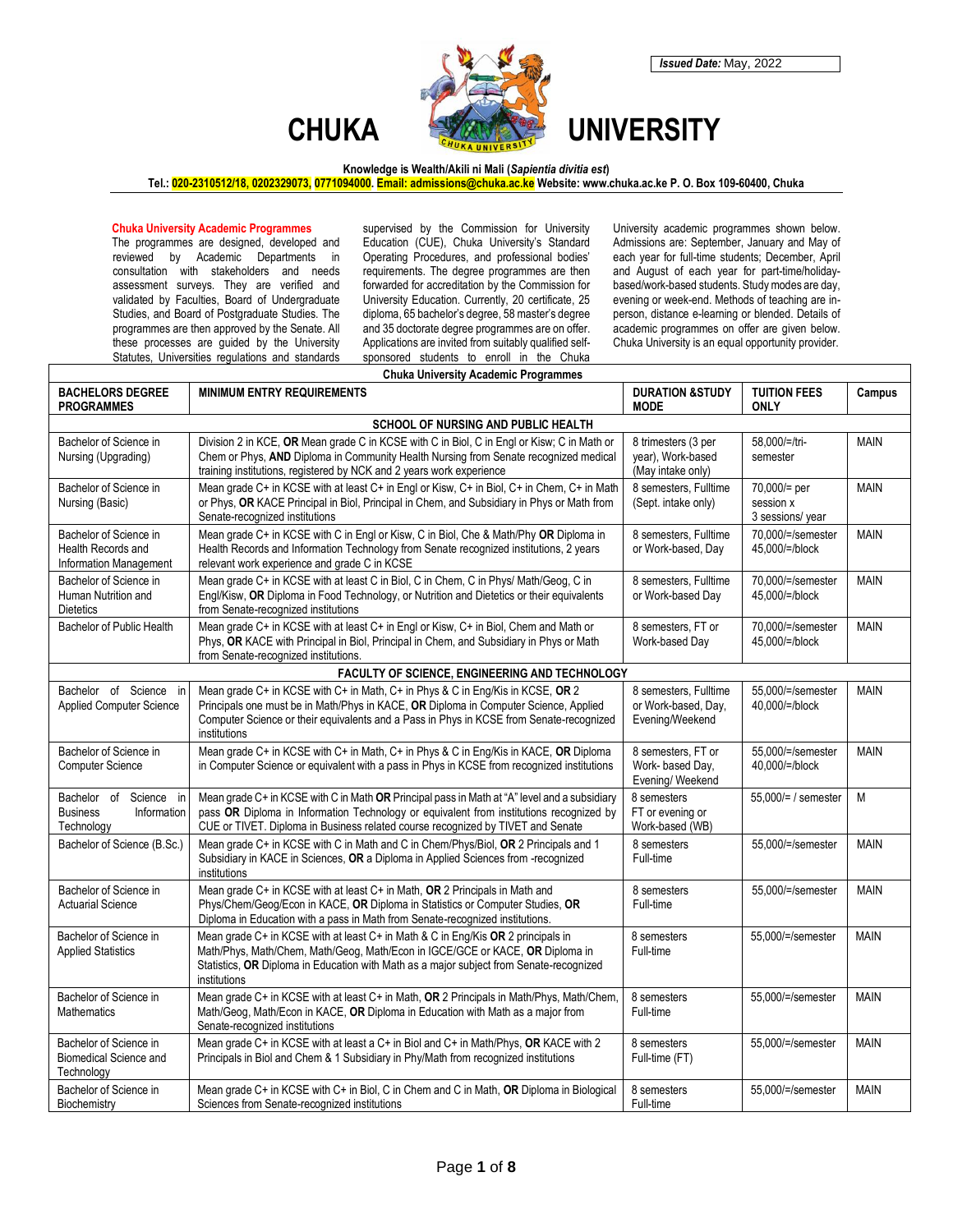| Bachelor of Science in<br>Chemistry                                                                                                                                      | Mean grade C+ in KCSE with C+ in Chem, and C Math, OR Diploma in Physical Sciences<br>from Senate-recognized institutions                                                                                                                                                                                                                                                                                                                                                                   | 8 semesters<br>Full-time                                                 | 55,000/=/semester                        | <b>MAIN</b>                                     |  |
|--------------------------------------------------------------------------------------------------------------------------------------------------------------------------|---------------------------------------------------------------------------------------------------------------------------------------------------------------------------------------------------------------------------------------------------------------------------------------------------------------------------------------------------------------------------------------------------------------------------------------------------------------------------------------------|--------------------------------------------------------------------------|------------------------------------------|-------------------------------------------------|--|
| Bachelor of Science in<br><b>Industrial Chemistry</b>                                                                                                                    | Mean grade C+ in KCSE with at least C+ in Chem, C in Math, C in Phys, OR KACE<br>Principals in Chem and Math.                                                                                                                                                                                                                                                                                                                                                                               | 8 semesters<br>Full-time                                                 | 55,000/=/semester                        | <b>MAIN</b>                                     |  |
| Bachelor of Science in<br>Physics                                                                                                                                        | Mean grade C+ in KCSE with C+ in Phys and C in Math, OR Diploma in Physical Sciences<br>from Senate-recognized institutions                                                                                                                                                                                                                                                                                                                                                                 | 8 semesters<br>Full-time                                                 | 55,000/=/semester                        | <b>MAIN</b>                                     |  |
| Bachelor of Science in<br>Mining<br>Physics<br>(Geophysics)                                                                                                              | Mean grade C+ in KCSE with at least C+ in Phys, C+ in Math, C in Chem/Geog, OR Diploma<br>in Mineralogy or Analytical Chemistry from Senate recognized institutions.                                                                                                                                                                                                                                                                                                                        | 8 semesters<br>Full-time                                                 | 55,000/=/semester                        | <b>MAIN</b>                                     |  |
| Bachelor of Science in<br><b>Engineering Physics</b>                                                                                                                     | Mean grade C+ in KCSE with at least C in Phys, Che & Math, OR Diploma in Physical<br>Sciences with a bias towards Phys from Senate recognized institutions. A holder of KCSE<br>with at least C+ and lacking Math/Phys can bridge to get admission                                                                                                                                                                                                                                          | 8 semesters<br>Full-time                                                 | 55,000/=/semester                        | <b>MAIN</b>                                     |  |
| Bachelor of Science in<br><b>Electrical and Electronics</b><br>Engineering                                                                                               | Mean grade C+ in KCSE with at least C+ in Math, Phys, Chem, Endl/Kisw, OR Diploma in<br>Engineering or related disciplines from recognized institutions.                                                                                                                                                                                                                                                                                                                                    | 10 semesters<br>Full-time                                                | 90,000/=/semester                        | <b>MAIN</b>                                     |  |
| Bachelor of Science in<br>Biology                                                                                                                                        | Mean grade C+ in KCSE with at least C+ in Biol, C in Chem and C in Math, OR Diploma in<br>Biological Sciences or related disciplines from senate recognized institutions                                                                                                                                                                                                                                                                                                                    | 8 semesters<br>Full-time                                                 | 55,000/=/semester                        | <b>MAIN</b>                                     |  |
| Bachelor of Science in<br>Microbiology and<br>Biotechnology                                                                                                              | Mean grade C+ in KCSE with at least C+ in Biol, C in Chem and C in Math, OR Diploma in<br>Biological Sciences or related disciplines from senate recognized institutions                                                                                                                                                                                                                                                                                                                    | 8 semesters<br>Full-time                                                 | 55,000/=/semester                        | <b>MAIN</b>                                     |  |
| Bachelor of Science in<br>Fisheries & Aquaculture                                                                                                                        | Mean grade C+ in KCSE with C in Biol and C in Chem, OR Diploma in Biological Sciences or<br>related disciplines from recognized institutions.                                                                                                                                                                                                                                                                                                                                               | 8 semesters<br>Full-time                                                 | 55,000/=/semester                        | <b>MAIN</b>                                     |  |
| Bachelor of Science in<br>Aeronautical<br>Engineering                                                                                                                    | Mean grade C+ in KCSE with C+ in Math, C+ in Phy, C+ in Chem, C+ in English or Kiswahili,<br>C+ in Biology or any group three subjects or any group four subjects or any group five<br>subjects, OR qualifications equivalent to the KCSE or above, with relevant subjects, OR<br>Diploma in relevant field from Senate-recognized institutions.                                                                                                                                            | 8 semesters<br>Full-time                                                 | $/=$ / semester                          | М                                               |  |
|                                                                                                                                                                          | <b>FACULTY OF BUSINESS STUDIES</b>                                                                                                                                                                                                                                                                                                                                                                                                                                                          |                                                                          |                                          |                                                 |  |
| <b>Bachelor of Commerce</b><br>(Accounting, Banking &<br>Finance, Cooperative<br>Management, Insurance &<br>Risk Management, Human<br>Resource Management,<br>Marketing) | Mean grade C+ in KCSE with C in Math OR 2 Principals and 1 Subsidiary in KACE OR<br>Diploma in Business related areas OR CPA/CPS II, OR HND in Business related disciplines<br>from Senate-recognized institutions. CPA/CPS III, Diploma and HND may attract credit<br>transfer                                                                                                                                                                                                             | 8 semesters, Fulltime<br>or Work-based Day,<br>Evening,<br>Weekend, ODEL | 50,000/=/semester<br>34,000/=/block      | $ALL =$<br>Main,<br>Embu,<br>Igembe<br>Chogoria |  |
| Bachelor<br>of<br>Entrepreneurship<br>and<br><b>Enterprise Management</b>                                                                                                | Mean grade C+ in KCSE with C in Math<br>, OR Diploma in Business related areas from Senate recognized institutions                                                                                                                                                                                                                                                                                                                                                                          | 8 semester, FT or<br>Work-based Day,<br>Evening/Weekend                  | 50,000/=/semester<br>34,000/=/block      | ALL                                             |  |
| Bachelor of Procurement<br>and Logistics Management                                                                                                                      | Mean grade C+ in KCSE with C in Math OR Diploma in Business-related areas from Senate-<br>recognized institutions                                                                                                                                                                                                                                                                                                                                                                           | 8 semesters, FT or<br>Work-based Day,<br>Evening/Weekend                 | 50,000/=/semester<br>$34,000/ = /$ block | <b>ALL</b>                                      |  |
| <b>Bachelor of Cooperatives</b><br>Management                                                                                                                            | Mean grade C+ at KCSE, with C in Math, OR Diploma in Business related areas, OR<br>CPA/CPS II, OR HND in Business studies from Senate recognized institutions. CPA/CPS III,<br>Dip and HND get credit transfer                                                                                                                                                                                                                                                                              | 8 semesters, Fulltime<br>or Work-based Day,<br>Evening or Weekend        | 50,000/= / semester<br>34,000/=/block    | <b>MAIN</b>                                     |  |
| Bachelor of Science in<br>Accounting                                                                                                                                     | Mean grade C+ at KCSE, with a C+ in Math, C+ in Eng or Kisw, OR 2 Principals and 1<br>Subsidiary in A-level plus at least a credit in Math and Eng or Kisw at O-Level, OR a Diploma<br>in Business-related disciplines from a Senate-recognised institution, OR CPA/CPS II,<br>Accounting Technical Diploma (ATD), OR HND in Business-related disciplines from a<br>Senate recognised institution.                                                                                          | 8 semesters Full-time<br>or Workbased Day,<br>Evening or Weekend         | 50,000/=/semester<br>34.000/=/block      | ALL                                             |  |
| Bachelor of Science in<br>Finance                                                                                                                                        | Mean grade C+ at KCSE, with a C+ in Math, C Plain in Eng or Kisw, OR 2 Principals and 1<br>Subsidiary at A-level plus at least a credit in Math and Eng/Kisw at O-Level, OR a Diploma in<br>Accounting, Cooperative<br>Mgt, Banking, Finance, Agri-Business, Marketing, Insurance & Risk Mgt, or Management<br>Science from a Senate-recognized institution, OR CPA II, Accounting Technical Diploma<br>(ATD), OR HND in Business-related disciplines from a Senate-recognized institution. | 8 semesters Full-time<br>or Work based Day,<br>Evening or Weekend        | 50,000/=/semester<br>34,000/=/block      | <b>ALL</b>                                      |  |
| FACULTY OF EDUCATION AND RESOURCES DEVELOPMENT                                                                                                                           |                                                                                                                                                                                                                                                                                                                                                                                                                                                                                             |                                                                          |                                          |                                                 |  |
| Bachelor of Education<br>(Primary)                                                                                                                                       | Mean grade C+ in KCSE and C+ in any two teaching subjects, OR Diploma in Education and<br>P1 Certificate from Senate-recognized institutions                                                                                                                                                                                                                                                                                                                                                | 4 years, Part-time                                                       | 40,000/=/ block                          | ALL                                             |  |
| Bachelor of Education (Arts)                                                                                                                                             | Mean grade C+ in KCSE with C in Eng/Kisw, D+ in Math and C+ in 2 teaching subjects, OR<br>2 Principals and 1 Subsidiary in KACE, OR a Diploma in Education from Senate-recognized<br>institutions                                                                                                                                                                                                                                                                                           | 8 semesters<br>Full-time<br>Part-time                                    | 50,000/=/semester<br>34,000/=/block      | ALL                                             |  |
| <b>Bachelor of Education</b><br>(Science)                                                                                                                                | Mean grade C+ in KCSE with at least C in Engl/Kisw, C in Math and C+ in 2 teaching<br>subjects, OR 2 Principals and 1 subsidiary in KACE, OR Diploma in Education from Senate-<br>recognized institutions                                                                                                                                                                                                                                                                                   | 8 semesters<br>Full-time<br>Part-time                                    | 55,000/=/semester<br>40,000/=/block      | <b>ALL</b>                                      |  |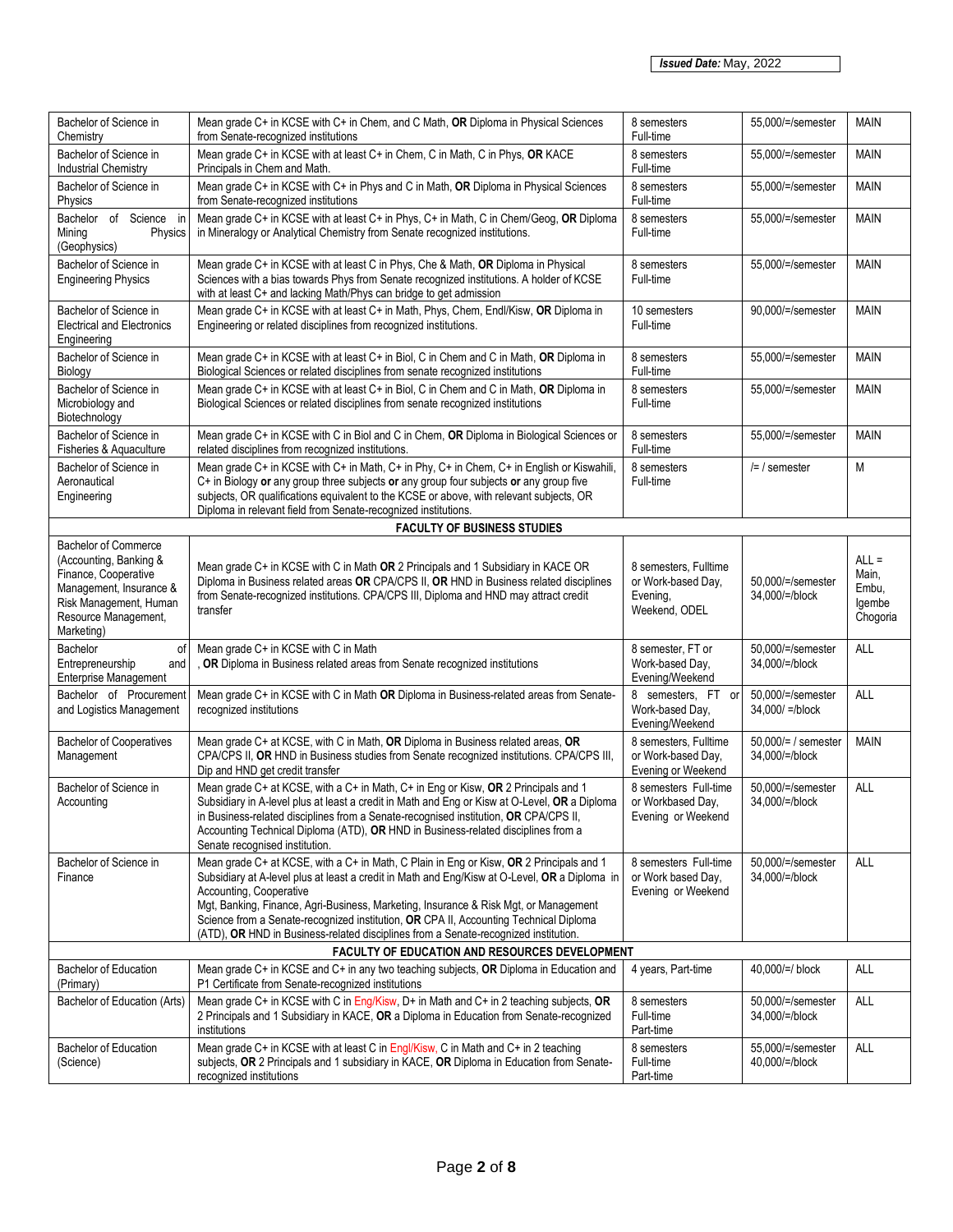| Bachelor of Education (Early<br>Childhood Development)           | Mean grade C+ in KCSE with C in Eng/Kisw, D+ in Math and C+ in 2 teaching subjects, OR 2<br>Principals and 1 Subsidiary in KACE, OR Diploma in Education from Senate-recognized<br>institutions                                                               | 8 semesters<br>Full-time<br>Part-time                                      | 50.000/=/semester<br>34,000/=/block        | ALL         |
|------------------------------------------------------------------|---------------------------------------------------------------------------------------------------------------------------------------------------------------------------------------------------------------------------------------------------------------|----------------------------------------------------------------------------|--------------------------------------------|-------------|
|                                                                  | <b>FACULTY OF AGRICULTURE</b>                                                                                                                                                                                                                                 |                                                                            |                                            |             |
| <b>Bachelor of Agribusiness</b><br>Management                    | Mean grade C+ in KCSE, with C in Math & Biol, C+ in Agr/Business Studies OR Diploma in<br>Business related areas from Senate-recognized institution. Added advantage is C in<br>Economics, Commerce, Accounting, or Agriculture.                              | 8 semesters<br>Full-time                                                   | 50.000/=/semester<br>34,000/=/block        | <b>ALL</b>  |
| Bachelor of Science in<br><b>Agricultural Economics</b>          | Mean grade C+ in KCSE, with C in Math & Biol, C+ in Agr/Business Studies OR a Diploma<br>in Business related areas from Senate-recognized institutions. Added advantage is C in<br>Economics, Commerce, Accounting, or Agriculture.                           | 8 semesters<br>Full-time                                                   | 50,000/=/semester<br>34,000/=/block        | <b>ALL</b>  |
| Bachelor of Science in<br>Agricultural Education &<br>Extension  | Mean grade C+ in KCSE with a C+ in Biol and C+ in Chem/Agr, Math & C in in Eng/Kis OR<br>Diploma in Agriculture related disciplines from Senate-recognized institutions.                                                                                      | 8 semesters<br>Full-time<br>Part-time                                      | 55.000/=/semester4<br>$0.000 = l$<br>block | <b>MAIN</b> |
| Bachelor of Science in<br>Animal Science                         | Mean grade C+ in KCSE with a C+ in Biol and C+ in Chem/Phys/Math, OR 2 Principals and a<br>Subsidiary, OR Diploma in Animal Science related fields from a Senate-recognized institution                                                                       | 8 semesters<br>Full-time                                                   | 55,000/= / semester                        | <b>MAIN</b> |
| Bachelor of Science<br>in<br><b>Animal Products Technology</b>   | Mean grade C+ in KCSE with C+ in Biol, C+ in Chem/Phys/ Math, OR Diploma in Animal<br>Science related disciplines from recognized institutions.                                                                                                               | 8 semesters<br>Full-time                                                   | 55,000/=/semester                          | <b>MAIN</b> |
| Bachelor of Science in<br>Agriculture                            | Mean grade C+ in KCSE with a C in Biol or C+ Agr, C+ in Chem and Math/Phy/Geo OR<br>Diploma in Agriculture related disciplines from Senate-recognized institutions                                                                                            | 8 semesters<br>Full-time                                                   | 55,000/= / semester                        | <b>MAIN</b> |
| Bachelor of Science in<br>Horticulture                           | Mean grade C+ in KCSE with a C in Biol or C+ Agr, C+ in Chem and Math/Phy/Geo OR<br>Diploma in Horticulture related disciplines from Senate-recognized institutions                                                                                           | 8 semesters<br>Full-time                                                   | 55,000/= / semester                        | <b>MAIN</b> |
| Bachelor of Science in Food<br>Science and Technology            | Mean grade C+ in KCSE with a C in Biol/Agr/HSc, C in Chem, Math/ Phys, C+ in Engl/Kisw,<br>OR Diploma in Food Technology or equivalent                                                                                                                        | 8 semesters<br>Full-time (FT)                                              | 55,000/=/semester                          | <b>MAIN</b> |
|                                                                  | <b>FACULTY OF ENVIRONMENTAL STUDIES AND RESOURCES DEVELOPMENT</b>                                                                                                                                                                                             |                                                                            |                                            |             |
| Bachelor of Science in<br>Ecotourism                             | Mean grade C+ in KCSE OR Diploma in Environmental, Tourism, Hotel or Hospitality<br>Management from recognized institutions.                                                                                                                                  | 8 semesters FT or<br>Work-based Day,<br>Evening/Weekend                    | 55,000/=/semester<br>40,000/=/block        | <b>ALL</b>  |
| <b>Bachelor of Tourism</b><br>Management                         | Mean grade C+ in KCSE OR Diploma in Tourism and Hotel Management or other related<br>disciplines from Senate-recognized institutions                                                                                                                          | 8 semesters FT or<br>Work-based Day,<br>Evening/Weekend                    | 55,000/=/semester<br>40,000/=/block        | ALL         |
| <b>Bachelor of Hotel</b><br>Management                           | Mean grade C+ in KCSE OR KACE with at least 2 Principals in A Level, and a Pass, in Math<br>and Engl in KCE, OR Diploma in Tourism, Tour Guiding, or Hotel Management from Senate-<br>recognized institutions                                                 | 8 semesters Full-time<br>or Work based Day,<br>Evening or<br>Weekend       | 55,000/=/semester<br>40,000/=/block        | ALL         |
| Bachelor of Science in<br><b>Environmental Science</b>           | Mean grade C+ in KCSE with at least C+ in Biol/Agr and C+ in Chem/Geo, OR Diploma in<br>relevant disciplines from Senate-recognized institutions                                                                                                              | 8 semesters<br>Full-time                                                   | 55,000/= / semester                        | <b>MAIN</b> |
| Bachelor of Science in<br><b>Natural Resources</b><br>Management | Mean grade C+ in KCSE with at least C in Biol or C+ in Agr, C in Chem and Mth/Phy/Geo OR<br>Diploma in Range Management, Animal Husbandry, Animal Health, Forestry, Wildlife<br>Management and other related disciplines from Senate-recognized institutions. | 8 semesters<br>Full-time                                                   | 55,000/= / semester                        | <b>MAIN</b> |
| Bachelor of Science in<br>Wildlife Enterprise and<br>Management  | Mean grade C+ in KCSE with at least C in Biol or C+ in Agr, C in Chem and Mth/Phy/Geo OR<br>Diploma in related disciplines from Senate recognized institutions.                                                                                               | 8 semesters<br>Full-time                                                   | 55.000/=/semester<br>40.000/=/block        | ALL         |
|                                                                  | <b>FACULTY OF HUMANITIES AND SOCIAL SCIENCES</b>                                                                                                                                                                                                              |                                                                            |                                            |             |
| Bachelor of Science in<br><b>Information Sciences</b>            | Mean grade C+ in KCSE with at least C in Math, OR Diploma in Library & Information Studies<br>from Senate-recognized institutions.                                                                                                                            | 8 semesters: Fulltime or<br>Work-based                                     | 50,000/=/semester<br>34,000/=/block        | ALL         |
| Bachelor of Science in<br><b>Community Development</b>           | Mean grade C+ in KCSE, OR (or pass with at least 2 years work experience) in Agriculture,<br>Home Economics, Agricultural Education & Extension, Cooperative Mgt, Community<br>Development or any related field from Senate-recognized institutions           | 8 semesters: Fulltime or<br>Work-based Day,<br>Evening or<br>Weekend, ODEL | 50,000/=/semester<br>34,000/=/block        | ALL         |
| Bachelor of Science in<br>Economics & Statistics                 | Mean grade C+ in KCSE with at least C+ in Math and C in Engl/Kisw OR Diploma in related<br>areast from Senate-recognized institutions                                                                                                                         | 8 semesters<br>Full-time                                                   | 50,000/= / semester                        | <b>MAIN</b> |
| Bachelor of Arts<br>in<br><b>Economics and Sociology</b>         | Mean grade C+ in KCSE with at least C+ in Math and C in Engl/Kisw, OR Diploma in related<br>areas from Senate-recognized institutions                                                                                                                         | 8 semesters: FT or<br>Work-based Day,<br>Evening/Weekend                   | 50,000/=/semester<br>34,000/=/block        | ALL         |
| <b>Bachelor of Psychology</b>                                    | Mean grade C+ in KCSE, OR Diploma in Guidance and Counseling from recognized institutions                                                                                                                                                                     | 8 semesters<br>Full-time                                                   | 50,000/=/semester                          | <b>MAIN</b> |
| Bachelor of Arts (BA)                                            | Mean grade C+ in KCSE, OR Diploma from Senate-recognized institutions                                                                                                                                                                                         | 8 semesters<br>Full-time                                                   | 50,000/=/semester                          | <b>ALL</b>  |
| Bachelor<br>of<br>Arts<br>in<br>Geography and Economics          | Mean grade C+ in KCSE with C+ in Geog, C+ in Math, OR 2 Principals (one in Geog) OR<br>Diploma and/or HND in a related disciplines from recognized institutions                                                                                               | 8 semesters: Fulltime or<br>Work-based Day,<br>Evening or Weekend          | 50,000/=/semester                          | ALL         |
| Bachelor of Arts in History<br>and Economics                     | Mean grade C+ in KCSE with C+ in Math and pass in HAG, OR Diploma from Senate-<br>recognized institutions                                                                                                                                                     | 8 semesters: FT or<br>Work-based Day,<br>Evening/Weekend                   | 50,000/=/semester                          | ALL         |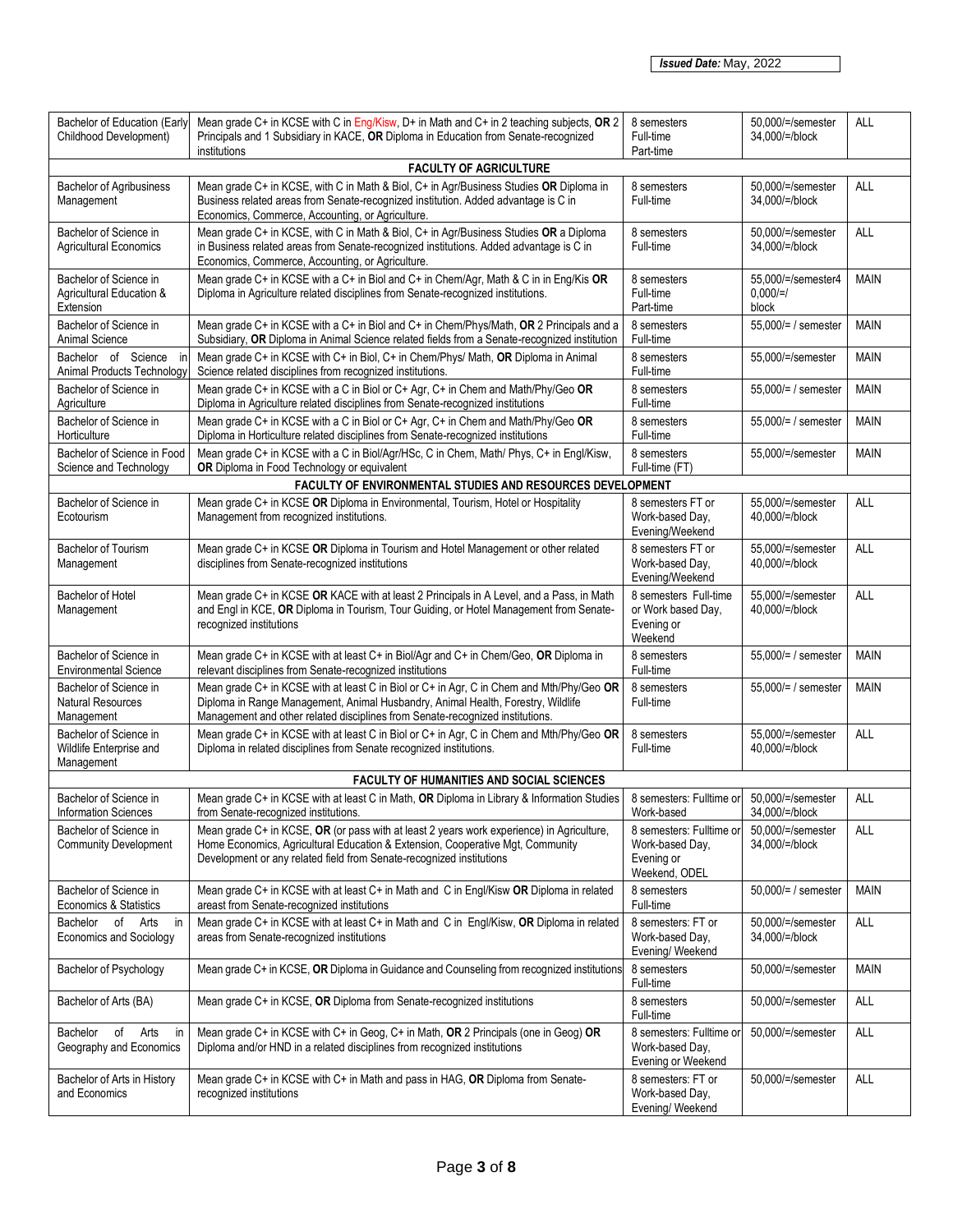| Bachelor<br>Arts<br>of<br>in<br><b>Mathematics and Economics</b>                                                               | Mean grade C+ in KCSE with at least C+ in Math, OR<br>Diploma in Arts from Senate-recognized institutions                                                                                                                                                                                                                                                                                                 | 8 semesters<br>Full-time                                             | 50,000/=/semester                   | <b>ALL</b>    |
|--------------------------------------------------------------------------------------------------------------------------------|-----------------------------------------------------------------------------------------------------------------------------------------------------------------------------------------------------------------------------------------------------------------------------------------------------------------------------------------------------------------------------------------------------------|----------------------------------------------------------------------|-------------------------------------|---------------|
| Arts<br>Bachelor<br>of<br>in<br>Criminology and Security<br>Studies                                                            | Mean grade C+ in KCSE, OR 2 Principals and 1 Subsidiary in KACE in relevant subjects, OR<br>Diploma in related areas from Senate-recognized institutions                                                                                                                                                                                                                                                  | 8 semesters: Fulltime<br>or Workbased, ODEL                          | 50,000/=/semester<br>34,000/=/block | ALL           |
| of Arts<br>Bachelor<br>in<br>Journalism<br>Mass<br>and<br>Communication<br>Bachelor of Arts in<br><b>Communication Studies</b> | Mean grade C+ in KCSE with a C+ in Engl or Kisw, OR 2<br>Principals in KACE with credit in Engl/Kisw in O-level, OR Diploma in Journalism & related<br>areas from a Senate-recognized institution<br>Mean grade C+ in KCSE with C+ in Engl/Kisw OR 2 Principals and a Subsidiary in KACE, OR<br>Diploma in Communication Studies, OR equivalent qualifications from Senate-recognized<br>institutions.    | 8 semesters: Fulltime or<br>Work-based<br>Day, Evening or<br>Weekend | 50,000/=/semester<br>34,000/=/block | <b>MAIN</b>   |
| Bachelor of<br>Arts<br>in<br>Linguistics and Literature                                                                        | Mean grade C+ in KCSE with at least C+ in Engl/Kisw, OR Diploma in English, OR 2<br>Principals and a Subsidiary in KACE from recognized institutions.                                                                                                                                                                                                                                                     | 8 semesters: FT<br>or<br>Work-based Day,<br>Evening/Weekend          | 50,000/=/semester                   | <b>ALL</b>    |
| Bachelor of Arts in Kiswahili<br>and Geography                                                                                 | Mean grade C+ in KCSE, with at least C+ in Kiswahili and C+ in Geography                                                                                                                                                                                                                                                                                                                                  | 8 semesters: FT or<br>Part-time                                      | 50,000/=/semester                   | <b>ALL</b>    |
| Bachelor of Arts in<br>Philosophy                                                                                              | Mean grade C+ in KCSE or its equivalent, OR Diploma in Philosophy from Senate-recognized<br>institutions.                                                                                                                                                                                                                                                                                                 | 8 semesters: FT or<br>Part-time                                      | 50,000/=/semester                   | ALL           |
| Bachelor of Arts in Religious<br>Studies                                                                                       | Mean grade C+ in KCSE with at least C+ in CRE/IRE/HRE and C in Engl/Kisw. A GCE, KACE<br>or equivalent with one combination: Principal in Religious Studies and/or History/Social<br>Education and Ethics, OR A Subsidiary in Religious Studies and/or English/Social Education<br>and Ethics, OR Diploma in Religious Studies, Theology,<br>Philosophy or Ethics from Senate-recognized institutions.    | 8 semesters: FT or<br>Work-based Day,<br>Evening/Weekend             | 50,000/=/semester                   | ALL           |
| Bachelor of Arts in Sociology                                                                                                  | Mean grade C+ in KCSE, OR KACE 2 Principals in Religious Studies/ History or Social<br>Education/Ethics, and Subsidiary in Religious Studies and/or English, Social Education and/or<br>Ethics, OR Diploma in Religious Studies, Theology, Philosophy or Ethics from recognized<br>institutions.                                                                                                          | 8 semesters: FT<br>or<br>Work-based Day,<br>Evening or Weekend       | 55,000/= / semester                 | M             |
| Bachelor<br>of<br>Arts<br>in<br>Government & International<br>Relations                                                        | Mean grade C+ in KCSE with at least C+ in Engl/Kisw, OR Diploma in a relevant field from<br>recognized institutions.                                                                                                                                                                                                                                                                                      | 8 semesters: FT or Part-<br>time                                     | 50,000/=/semester<br>34,000/=/block | <b>ALL</b>    |
|                                                                                                                                | <b>FACULTY OF LAW</b>                                                                                                                                                                                                                                                                                                                                                                                     |                                                                      |                                     |               |
| <b>Bachelor of Laws</b>                                                                                                        | -At least a mean grade of C+ (Plus) in the KCSE or its equivalent with a minimum grade of B<br>(Plain) in English or Kiswahili; or -At least three (3) Principal Passes in KACE examination; or<br>-A degree from a university recognized by the Senate; or -At least a Credit Pass in a Diploma<br>in Law examination with a C+ in Engl/Kisw from Senate-recognized institutions                         | 8 semesters<br>Full-time                                             | 74,300/=/semester                   | <b>MAIN</b>   |
| <b>DIPLOMA PROGRAMMES</b>                                                                                                      |                                                                                                                                                                                                                                                                                                                                                                                                           |                                                                      |                                     |               |
|                                                                                                                                | <b>FACULTY OF BUSINESS STUDIES</b>                                                                                                                                                                                                                                                                                                                                                                        |                                                                      |                                     |               |
|                                                                                                                                |                                                                                                                                                                                                                                                                                                                                                                                                           |                                                                      |                                     |               |
| Diploma in Business<br>Management                                                                                              |                                                                                                                                                                                                                                                                                                                                                                                                           |                                                                      |                                     |               |
| Diploma in Accounting                                                                                                          |                                                                                                                                                                                                                                                                                                                                                                                                           |                                                                      |                                     |               |
| Diploma in Human Resource<br>Mgt                                                                                               |                                                                                                                                                                                                                                                                                                                                                                                                           |                                                                      |                                     |               |
| Diploma in Procurement and<br>Logistics Mgnt                                                                                   | Mean grade C- in KCSE OR KCE Division 3 or equivalent qualifications, OR Certificate in<br>Business Management from an institution recognised by the Senate                                                                                                                                                                                                                                               | 4 semesters, Fulltime or<br>Work-based                               | 35.000/=/semester<br>24,000/=/block | ALL           |
| Diploma in Insurance and<br>Risk Mgnt                                                                                          |                                                                                                                                                                                                                                                                                                                                                                                                           |                                                                      |                                     |               |
| Diploma in Cooperative<br>Management                                                                                           |                                                                                                                                                                                                                                                                                                                                                                                                           |                                                                      |                                     |               |
| ATD Intermediate and Final                                                                                                     | Students registered with KASNEB                                                                                                                                                                                                                                                                                                                                                                           |                                                                      | $9.000 =$                           | <b>ALL</b>    |
|                                                                                                                                | FACULTY OF SCIENCE, ENGINEERING AND TECHNOLOGY                                                                                                                                                                                                                                                                                                                                                            |                                                                      |                                     |               |
| Diploma in Computer<br>Science                                                                                                 | Mean grade C- in KCSE with C- in Math, C- in Phys or Physical Sciences, C- in Kisw/Engl,<br>OR Division 3 in KCE with a Pass in Phys/Physical Sciences, Math and Kisw. OR KACE with<br>a Subsidiary in Math/Phys, and at least a credit in Phys/Physical Sciences in KCE, OR<br>Certificate in Computer Science or equivalent plus pass in Phys or any other level from<br>Senate-recognized institutions | 5 semesters, Fulltime or<br>Work-based                               | 35,000/=/semester<br>24,000/=/block | MAIN,<br>EMBU |
| Diploma in Architecture                                                                                                        |                                                                                                                                                                                                                                                                                                                                                                                                           |                                                                      |                                     |               |
| Diploma in Building                                                                                                            |                                                                                                                                                                                                                                                                                                                                                                                                           |                                                                      |                                     |               |
| Engineering<br>Diploma in Electrical and<br><b>Electronics Engineering</b>                                                     | Mean grade of C in KCSE plus Math C, Phys C, Chem C, Biol or any group three subjects or<br>any group four subjects or group five subjects C, English or Kiswahili C, OR Certificate in                                                                                                                                                                                                                   | 6 semesters, Fulltime or<br>Work-based                               | 42,000/=/semester                   | Main          |
| Diploma in Mechanical<br>Engineering<br>Diploma in Civil Engineering                                                           | related discipline from Senate-recognized institutions                                                                                                                                                                                                                                                                                                                                                    |                                                                      |                                     |               |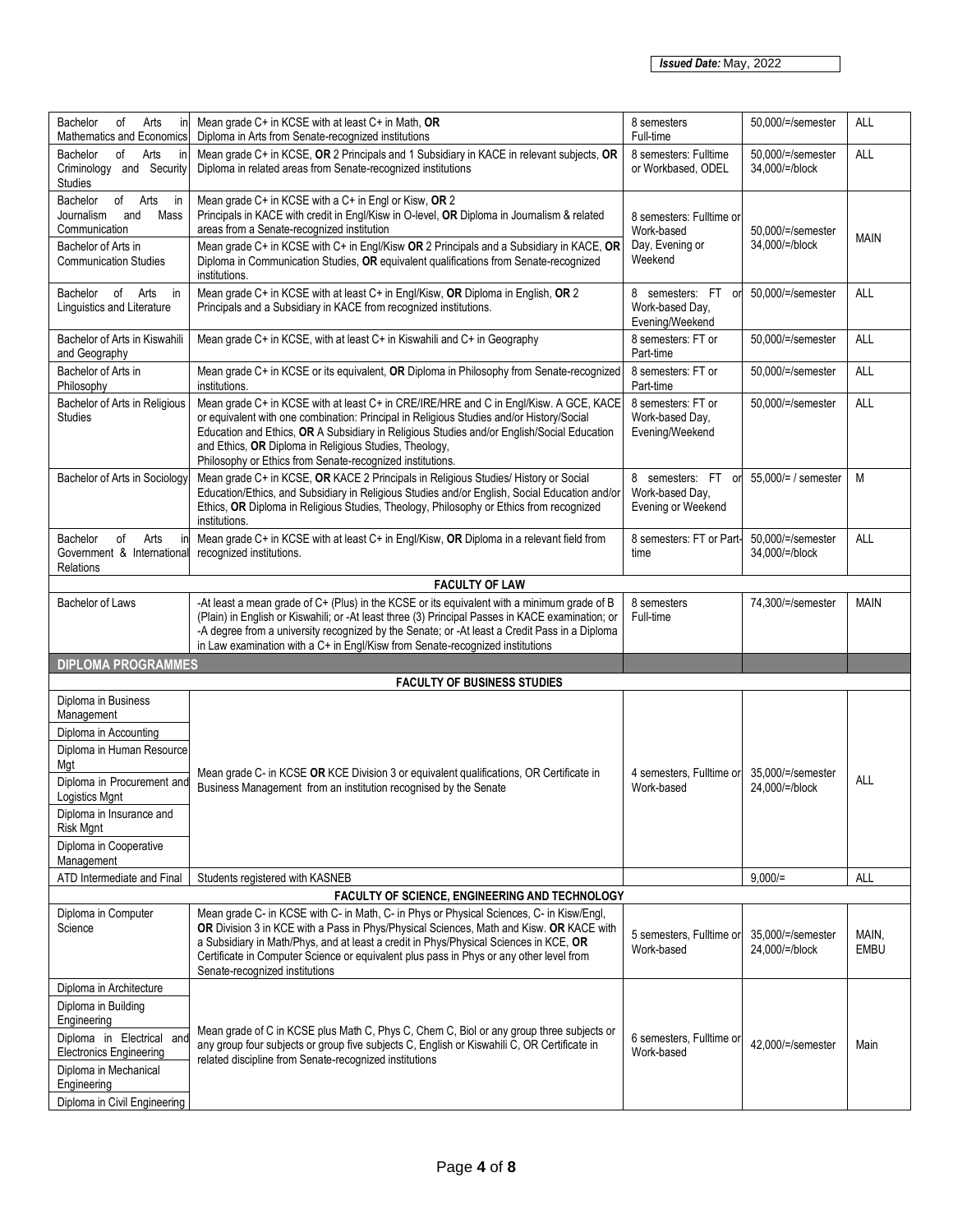| <b>FACULTY OF AGRICULTURE</b>                                                                                                                                                                 |                                                                                                                                                                                                                                                                                                                                                                                                                                                                                                                                                                                                                                                                                                                                                                                                                                                                                                         |                                                                     |                                      |             |  |
|-----------------------------------------------------------------------------------------------------------------------------------------------------------------------------------------------|---------------------------------------------------------------------------------------------------------------------------------------------------------------------------------------------------------------------------------------------------------------------------------------------------------------------------------------------------------------------------------------------------------------------------------------------------------------------------------------------------------------------------------------------------------------------------------------------------------------------------------------------------------------------------------------------------------------------------------------------------------------------------------------------------------------------------------------------------------------------------------------------------------|---------------------------------------------------------------------|--------------------------------------|-------------|--|
| Diploma in Agricultural<br><b>Education and Extension</b>                                                                                                                                     | Mean grade C in KCSE with C in Biol/Agri/Chem/Phys, and Math/Geog, OR Certificate in<br>Agriculture or related fields from Senate-recognized institutions                                                                                                                                                                                                                                                                                                                                                                                                                                                                                                                                                                                                                                                                                                                                               | 3 years; Full-time                                                  | 36,000/=/semester<br>24,000/=/block  | <b>MAIN</b> |  |
| Diploma in Animal Health<br>and Production                                                                                                                                                    | -KCSE mean grade C and at least grade C in Biol, C- in Chem, C- in Math or Agri, and C- in<br>Engl or Kisw. - KCE/EACE with Division 2 and at least a credit in Biol, Chem, Math/Agri from<br>Senate-recognized institutions. -Certificate in Animal Health and Production from Senate<br>recognized institutions<br>-Credit pass in at least a 2-year course in Agriculture/Animal Production/ Animal<br>Husbandry/Range Management/Wildlife Health/Dairy Technology or equivalent with at least<br>C- in KCSE or Division 3 in KCE, from KNQA recognized institutions, Kenya Veterinary Board<br>(KVB) and Senate<br>-KACE with at least 1 Principal in Bio & 1 Subsidiary in Chem<br>-Diploma in Biomedical discipline recognized by Chuka University Senate and Kenya<br>Veterinary Board. - Any other qualification equivalent to the above from institutions recognized<br>by the Senate and KVB. | 6 semesters, Fulltime or<br>Work-based                              | 35,000/=/semester<br>24,000/=/block  | <b>MAIN</b> |  |
| Diploma in Meat Science<br>and Technology                                                                                                                                                     | -KCSE mean grade C with at least C in Biol, C- in Chem, C- in Math or Agri and C- in Engl<br>or Kisw.<br>-KCE/EACE Division 2 and a Pass in Biol; Chem and Math/Phys/Agri from Senate-recognized<br>institutions.<br>-KACE with at least 1 Principal in Bio & 1 Subsidiary in Chem.<br>-A Certificate with at least a credit in Animal ealth/Agriculture/Range Management/Wildlife,<br>Health/Dairy Technology with at least mean grade D in KCSE or Div 3 in KCE from Senate-<br>recognized institutions.                                                                                                                                                                                                                                                                                                                                                                                              | 6 semesters, Fulltime or<br>Work-based                              | 35,000/=/semester<br>24,000/=/block  | <b>MAIN</b> |  |
| Diploma in Agriculture and<br>Rural Development                                                                                                                                               | Mean grade C- in KCSE with C- in Math/Biol/Chem, OR Certificate in related disciplines from<br>recognized institutions                                                                                                                                                                                                                                                                                                                                                                                                                                                                                                                                                                                                                                                                                                                                                                                  | 6 semesters, Fulltime or<br>Work-based                              | 35,000/=/semester                    | MAIN        |  |
| Diploma in Farm Resources<br>Management                                                                                                                                                       | Mean grade C- in KCSE with C- in Math/Biol/Chem, OR Certificate in related fields from<br>Senate-recognized institutions                                                                                                                                                                                                                                                                                                                                                                                                                                                                                                                                                                                                                                                                                                                                                                                |                                                                     | 24,000/=/block                       |             |  |
| Diploma in Horticulture                                                                                                                                                                       | Mean grade C- in KCSE with C- in Math/Biol/Chem, OR Certificate in Horticulture or related<br>disciplines from Senate recognized institutions                                                                                                                                                                                                                                                                                                                                                                                                                                                                                                                                                                                                                                                                                                                                                           |                                                                     |                                      |             |  |
| FACULTY OF ENVIRONMENTAL STUDIES AND RESOURCES DEVELOPMENT                                                                                                                                    |                                                                                                                                                                                                                                                                                                                                                                                                                                                                                                                                                                                                                                                                                                                                                                                                                                                                                                         |                                                                     |                                      |             |  |
| Diploma in Tourism and<br>Hotel Management                                                                                                                                                    | Mean grade C- in KCSE with C- in Engl/Kisw, OR Certificate in Hospitality, Tourism, Travel<br>and Tour Operations, Hotel Management, Food and Beverage Management from institutions<br>recognized by the Senate.                                                                                                                                                                                                                                                                                                                                                                                                                                                                                                                                                                                                                                                                                        | 4 semesters, Fulltime<br>or Work-based                              | 35,000/=/semester<br>24,000/=/block  | ALL         |  |
| Diploma in Wildlife<br>Management                                                                                                                                                             | Mean grade C- in KCSE with C- in Math/Engl/Kisw, OR Certificate in relevant disciplines<br>from Senate-recognized institutions                                                                                                                                                                                                                                                                                                                                                                                                                                                                                                                                                                                                                                                                                                                                                                          |                                                                     |                                      |             |  |
|                                                                                                                                                                                               | FACULTY OF EDUCATION AND RESOURCES DEVELOPMENT                                                                                                                                                                                                                                                                                                                                                                                                                                                                                                                                                                                                                                                                                                                                                                                                                                                          |                                                                     |                                      |             |  |
| Diploma in Education<br>(Secondary Option)                                                                                                                                                    | Mean grade C+ in KCSE with a C+ in at least two teaching subjects plus C in Eng and D+ in<br>Math for Arts, OR C in Math for Sciences                                                                                                                                                                                                                                                                                                                                                                                                                                                                                                                                                                                                                                                                                                                                                                   | 3 years; Full-time or<br>Work-based                                 | 35,000/=/semester<br>24,000/=/block  | ALL         |  |
| Diploma in Education<br>(Primary Option)                                                                                                                                                      | Mean grade C in KCSE with C in the following cluster subjects: Eng & Kisw, Math, any<br>Humanities and Sciences. Candidates with disabilities: Mean grade C- with C- in the above<br>cluster subjects, OR P1 Certificate from Senate recognized institutions and 2 years teaching<br>experience                                                                                                                                                                                                                                                                                                                                                                                                                                                                                                                                                                                                         | 2 years SB                                                          | 24,000/=/block                       | ALL         |  |
| Diploma in Education<br>(Early Childhood<br>Development Education)                                                                                                                            | Mean grade C in KCSE, OR Certificate in Early Childhood Development or related courses<br>from Senate-recognized institutions, OR PTE Certificate with at least C- in KCSE or Division<br>3 in KCE                                                                                                                                                                                                                                                                                                                                                                                                                                                                                                                                                                                                                                                                                                      | 3 years; Full-time<br>or, Evening or<br>Weekend                     | 35.000/=/semester<br>24,000/=/block  | ALL         |  |
|                                                                                                                                                                                               | FACULTY OF HUMANITIES AND SOCIAL SCIENCES                                                                                                                                                                                                                                                                                                                                                                                                                                                                                                                                                                                                                                                                                                                                                                                                                                                               |                                                                     |                                      |             |  |
| Diploma in Counselling<br>Psychology                                                                                                                                                          | Mean grade C- in KCSE with C- in Engl/Kisw, C- in Math, OR Certificate in Psychology,<br>Counselling Psychology, Guidance and Counselling, Education, Medical Health, or Social<br>Work, from Senate-recognized institutions                                                                                                                                                                                                                                                                                                                                                                                                                                                                                                                                                                                                                                                                            | 3 years; Full-time or<br>Work-based                                 | 35,000/=/semester<br>29,000/= /block | ALL         |  |
| Diploma in Community<br>Development<br>Diploma in Criminology and                                                                                                                             |                                                                                                                                                                                                                                                                                                                                                                                                                                                                                                                                                                                                                                                                                                                                                                                                                                                                                                         |                                                                     |                                      |             |  |
| <b>Security Studies</b><br>Diploma in Disaster<br>Management<br>Diploma in Project<br>Planning and Management<br>Diploma in Social Work<br>Diploma in Leadership and<br>Public Administration | Mean grade C- in KCSE, or its equivalent, OR Certificate in related course from institutions<br>recognized by the Chuka University Senate.                                                                                                                                                                                                                                                                                                                                                                                                                                                                                                                                                                                                                                                                                                                                                              | 4 semesters Full-time<br>or Workbased Day,<br>Evening or<br>Weekend | 35,000/=/semester<br>29,000/=/block  | <b>ALL</b>  |  |
| Diploma in Journalism and<br>Mass Communication                                                                                                                                               | Mean grade C- in KCSE, or its equivalent, OR Certificate in related course from institutions<br>recognized by the Chuka University Senate.<br><b>SCHOOL OF NURSING AND PUBLIC HEALTH</b>                                                                                                                                                                                                                                                                                                                                                                                                                                                                                                                                                                                                                                                                                                                | 4 semesters, Fulltime<br>or Work-based                              | 35,000/=/semester<br>29,000/=/block  | ALL         |  |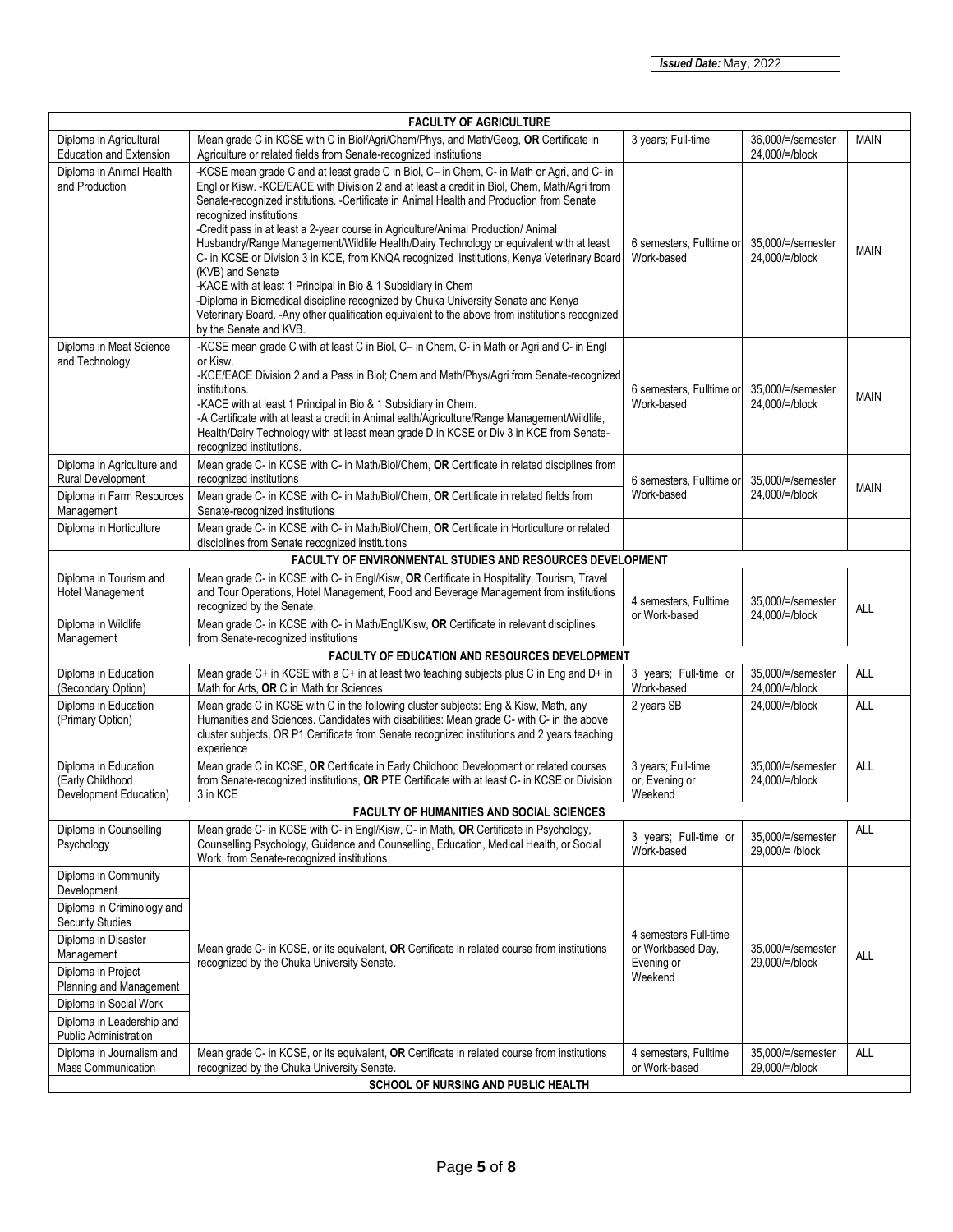| Diploma in Public Health                                                                                 | Mean grade C- in KCSE, or its equivalent, plus C plain in Engl/Kisw, Biol, Chem and<br>Math/Phys. OR a Certificate in Public Health or Environmental Health from a recognized<br>training institution and Registered by the Public Health Officers and Technicians Council                                                                       | 4 semesters. Fulltime<br>or Work-based                   | 36.000/=/semester<br>29,000/=/block          | ALL         |  |
|----------------------------------------------------------------------------------------------------------|--------------------------------------------------------------------------------------------------------------------------------------------------------------------------------------------------------------------------------------------------------------------------------------------------------------------------------------------------|----------------------------------------------------------|----------------------------------------------|-------------|--|
| Diploma in Human Nutrition<br>and Dietetics                                                              | Mean grade C- in KCSE, or its equivalent, with D+ in Engl or Kisw, D+ in Biol, D+ in Chem,<br>and D in either Math/Phys/Home Sci/Agri/ General Sci., OR Certificate in Human Nutrition<br>and Dietetics from a training institution recognized registered by KNDI                                                                                | 4 semesters,<br>Full-time or<br>Work-based               | $36,000/=$<br>semester<br>29.000/=/bloc<br>k | <b>ALL</b>  |  |
| <b>CERTIFICATE COURSES</b>                                                                               |                                                                                                                                                                                                                                                                                                                                                  |                                                          |                                              |             |  |
|                                                                                                          | <b>FACULTY OF BUSINESS STUDIES</b>                                                                                                                                                                                                                                                                                                               |                                                          |                                              |             |  |
| Certificate in Business<br>Management<br>Certificate in Procurement                                      | Mean grade D and above in KCSE                                                                                                                                                                                                                                                                                                                   | 2 semesters: FT or<br>Work-based Day,<br>Evening/Weekend | 28,000/=/semester                            | <b>ALL</b>  |  |
| and Logistics Management                                                                                 |                                                                                                                                                                                                                                                                                                                                                  |                                                          |                                              |             |  |
| CPA/CPS<br>Sections $1 - 6$                                                                              | Students registered with KASNEB Sections 1 & 2                                                                                                                                                                                                                                                                                                   | Full-time or<br>Workbased                                | $10.000 =$                                   | ALL         |  |
|                                                                                                          | Students registered with KASNEB Sections 3 & 4                                                                                                                                                                                                                                                                                                   |                                                          | $12,000/=$                                   | ALL         |  |
| KATC Intermediate & Final                                                                                | Students registered with KASNEB Sections 5 & 6<br>Students registered with KASNEB                                                                                                                                                                                                                                                                |                                                          | $15,000/=$<br>$9,000/=$                      | ALL<br>M    |  |
|                                                                                                          | FACULTY OF SCIENCE, ENGINEERING AND TECHNOLOGY                                                                                                                                                                                                                                                                                                   |                                                          |                                              |             |  |
| Certificate in Advanced<br>Software Engineering                                                          | Mean grade D in KCSE with D in Math, OR Diploma, Degree, Computer Literacy Certificate                                                                                                                                                                                                                                                           | 6 months/ 2 terms:<br>Full or Part-time                  | 48.000/=/course                              | <b>ALL</b>  |  |
| Certificate in Computer<br>Science                                                                       | Mean grade D and above in KCSE                                                                                                                                                                                                                                                                                                                   | 2 semesters: Fulltime<br>or Work-based                   | 30,000/=/semester                            | <b>MAIN</b> |  |
| Certificate in Information<br>and Communication<br>Technology                                            | Mean grade D in KCSE, OR Computer Literacy Certificate from Senate-recognized institutions                                                                                                                                                                                                                                                       | 2 semesters: Fulltime,<br>Part-time                      | 30,000/=/semester                            | <b>ALL</b>  |  |
| Certificate in Computer<br>Literacy/Packages                                                             | <b>KCSE Certificate</b>                                                                                                                                                                                                                                                                                                                          | 3 months/1 term:<br>Full-time, Part-time                 | 15,000/=/course                              | <b>ALL</b>  |  |
|                                                                                                          | <b>FACULTY OF AGRICULTURE</b>                                                                                                                                                                                                                                                                                                                    |                                                          |                                              |             |  |
| Certificate in Animal Health<br>and Production                                                           | Mean grade C- in KCSE with C- in Biol, OR Div 3 of 36 points with at least credit in Biol, OR<br>1-year certificate with Credit pass in Range Management/ Wildlife Health/Dairy<br>Management/ Animal Science /Animal Husbandry/ Animal Production/Leather Technology<br>/Agriculture or equivalent discipline from KNQA recognized institutions | 4 semesters: Fulltime<br>or Work-based                   | 42,000/30,000/=/27,<br>000<br>/semester      | <b>MAIN</b> |  |
|                                                                                                          | FACULTY OF ENVIRONMENTAL STUDIES AND RESOURCES DEVELOPMENT                                                                                                                                                                                                                                                                                       |                                                          |                                              |             |  |
| Certificate in Hospitality and<br>Tourism Management                                                     | Minimum grade D+ in KCSE or its equivalent with D+ in Engl/Kisw                                                                                                                                                                                                                                                                                  | 3 semesters: Fulltime<br>or Work-based                   | 30,000/=/semester                            | ALL         |  |
| Certificate<br>in<br>Environmental<br>Impact<br>Assessment and Audit                                     | <b>KCSE Certificate</b>                                                                                                                                                                                                                                                                                                                          | 6 months/ 2 terms:<br>Full-time, Part-time               | 40,000/=/term                                | ALL         |  |
|                                                                                                          | FACULTY OF EDUCTATION AND RESOURCES DEVELOPMENT                                                                                                                                                                                                                                                                                                  |                                                          |                                              |             |  |
| Certificate in Early<br>Childhood Education                                                              | Mean grade D+ and above in KCSE with D+ in Engl/Kisw                                                                                                                                                                                                                                                                                             | 3 semesters: FT/<br>Evening/Weekend                      | 15,000/=/semester                            | <b>ALL</b>  |  |
|                                                                                                          | <b>FACULTY OF HUMANITIES AND SOCIAL SCIENCES</b>                                                                                                                                                                                                                                                                                                 |                                                          |                                              |             |  |
| Certificate in Community<br>Development                                                                  |                                                                                                                                                                                                                                                                                                                                                  |                                                          |                                              |             |  |
| Certificate in Criminology<br>and Security Studies                                                       |                                                                                                                                                                                                                                                                                                                                                  |                                                          |                                              |             |  |
| Certificate in Project<br>Planning and Mgnt                                                              | Mean grade D and above in KCSE with D in Engl/Kisw, or D- (Minus)                                                                                                                                                                                                                                                                                | 2 to 3 semesters:<br>Full-time, Part-time/               | 30,000/=/semester                            | ALL         |  |
| Certificate in Social Work                                                                               | and at least 2 years relevant work experience                                                                                                                                                                                                                                                                                                    | Evening/Weekend                                          |                                              |             |  |
| Certificate in Disaster<br>Management                                                                    |                                                                                                                                                                                                                                                                                                                                                  |                                                          |                                              |             |  |
| Certificate in Leadership &<br><b>Public Administration</b>                                              |                                                                                                                                                                                                                                                                                                                                                  |                                                          |                                              |             |  |
| Certificate in National<br>Cohesion, Values &<br>Principles of Governance<br>Certificate in HIV/AIDS Mgt | <b>KCSE Certificate</b>                                                                                                                                                                                                                                                                                                                          | 1 semester (4 months):<br>Full-time/ Part-time.<br>Day/  | 15,000/course                                | <b>ALL</b>  |  |
|                                                                                                          | SCHOOL OF NURSING AND PUBLIC HEALTH                                                                                                                                                                                                                                                                                                              | Evening/ Weekend                                         |                                              |             |  |
| Certificate in Human<br><b>Nutrition and Dietetics</b>                                                   | Mean grade D in KCSE or its equivalent D in Engl/Kisw, Biol, Chem and D in either<br>Math/Phys/Home Sci/Agri/General Sci. from Senate-recognized institutions                                                                                                                                                                                    | 4 semesters:<br>Fulltime or<br>Workbased                 | $30,000/-$<br>semester                       | <b>MAIN</b> |  |
|                                                                                                          | <b>BRDIGING CERTIFICATE</b>                                                                                                                                                                                                                                                                                                                      |                                                          |                                              |             |  |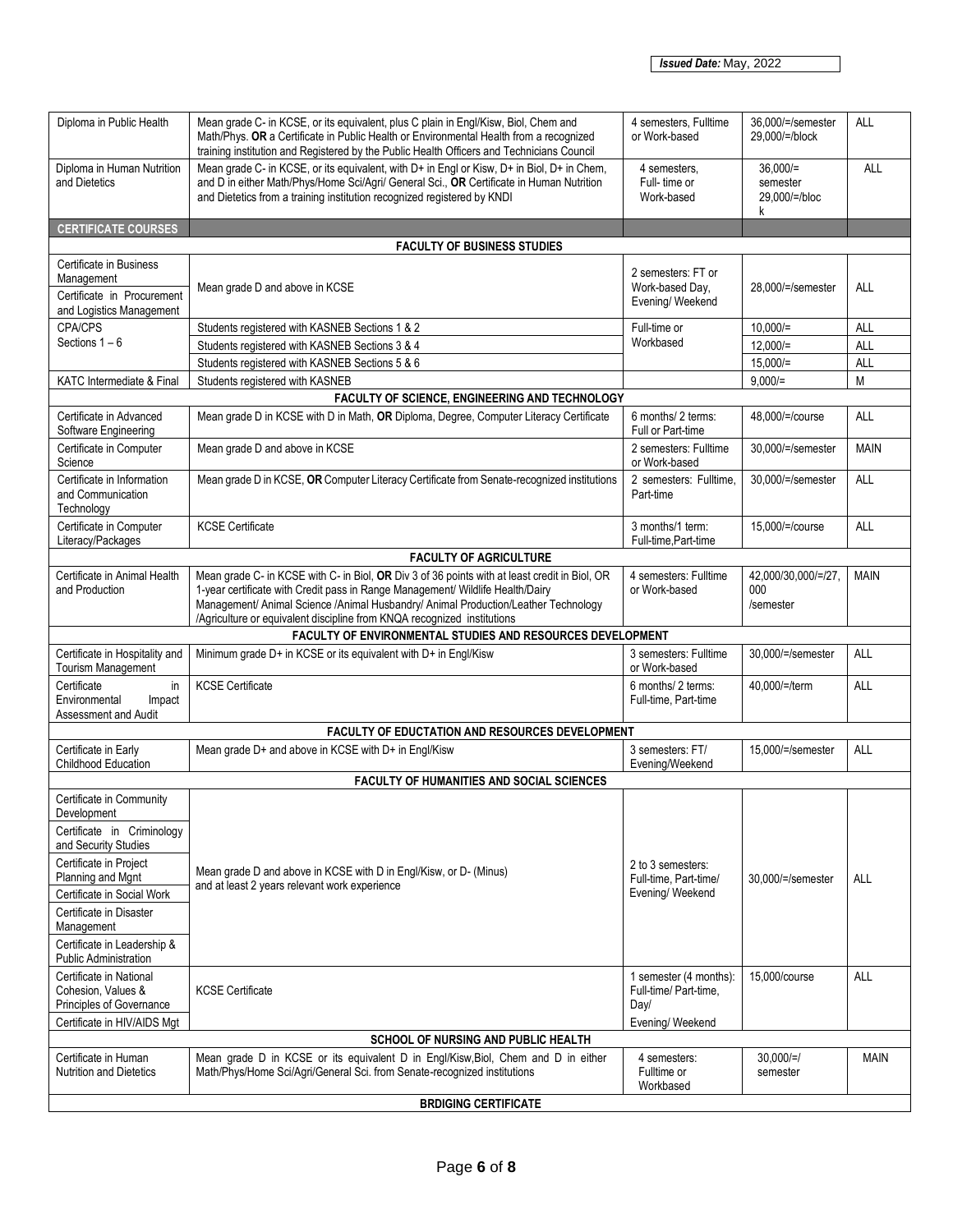| Certificate in Bridging in all<br>KCSE Certificate from Senate-recognized institutions<br>KCSE subjects (Math, Biol,<br>Phys, Chem, English, Kisw)                                                                                                                                                                                                                                                                                                                                                                                                                                                                                                                                                                                                                                                                                                                                                                                                                                                                                                                                                   |                                                                                                                                                                                                                                                                                                                                                                                                                                                                                                                                                                                                                                                                                                                                                                                                                                                                                                                                                                                                                                                                 | 3 months/1 term:<br>Full-time, Part time/<br>Evening/ Weekend                                                                                                                                                                                                | 15,000/=/course                                                                                                      | <b>ALL</b>                                                                                                                                                                                                                                                                        |                                                    |
|------------------------------------------------------------------------------------------------------------------------------------------------------------------------------------------------------------------------------------------------------------------------------------------------------------------------------------------------------------------------------------------------------------------------------------------------------------------------------------------------------------------------------------------------------------------------------------------------------------------------------------------------------------------------------------------------------------------------------------------------------------------------------------------------------------------------------------------------------------------------------------------------------------------------------------------------------------------------------------------------------------------------------------------------------------------------------------------------------|-----------------------------------------------------------------------------------------------------------------------------------------------------------------------------------------------------------------------------------------------------------------------------------------------------------------------------------------------------------------------------------------------------------------------------------------------------------------------------------------------------------------------------------------------------------------------------------------------------------------------------------------------------------------------------------------------------------------------------------------------------------------------------------------------------------------------------------------------------------------------------------------------------------------------------------------------------------------------------------------------------------------------------------------------------------------|--------------------------------------------------------------------------------------------------------------------------------------------------------------------------------------------------------------------------------------------------------------|----------------------------------------------------------------------------------------------------------------------|-----------------------------------------------------------------------------------------------------------------------------------------------------------------------------------------------------------------------------------------------------------------------------------|----------------------------------------------------|
| POSTGRADUATE DIPLOMA                                                                                                                                                                                                                                                                                                                                                                                                                                                                                                                                                                                                                                                                                                                                                                                                                                                                                                                                                                                                                                                                                 | <b>MINIMUM ENTRY REQUIREMENTS</b>                                                                                                                                                                                                                                                                                                                                                                                                                                                                                                                                                                                                                                                                                                                                                                                                                                                                                                                                                                                                                               |                                                                                                                                                                                                                                                              | <b>DURATION</b>                                                                                                      | <b>ALL FEES</b>                                                                                                                                                                                                                                                                   | <b>CAMPUS</b>                                      |
| Post-graduate Diploma in Education                                                                                                                                                                                                                                                                                                                                                                                                                                                                                                                                                                                                                                                                                                                                                                                                                                                                                                                                                                                                                                                                   | First degree with two teaching profession specialization subjects passed 1 year (3 Blocks)<br>with at least C+ in KCSE                                                                                                                                                                                                                                                                                                                                                                                                                                                                                                                                                                                                                                                                                                                                                                                                                                                                                                                                          |                                                                                                                                                                                                                                                              |                                                                                                                      | 55,500/= Block 1<br>25,000/= Block 2<br>25,000/= Block 3                                                                                                                                                                                                                          | <b>ALL</b>                                         |
| Master's Degree Programmes (Coursework, Research Thesis, and Examination)                                                                                                                                                                                                                                                                                                                                                                                                                                                                                                                                                                                                                                                                                                                                                                                                                                                                                                                                                                                                                            |                                                                                                                                                                                                                                                                                                                                                                                                                                                                                                                                                                                                                                                                                                                                                                                                                                                                                                                                                                                                                                                                 |                                                                                                                                                                                                                                                              |                                                                                                                      |                                                                                                                                                                                                                                                                                   |                                                    |
| M.Sc. in Nursing                                                                                                                                                                                                                                                                                                                                                                                                                                                                                                                                                                                                                                                                                                                                                                                                                                                                                                                                                                                                                                                                                     | Bachelor's degree from a related discipline from institutions recognized<br>by the Senate, OR Bachelor of Science in Nursing accredited by a<br>nationally recognized nursing regulatory council plus clinical work<br>experience by preferably working/worked in relevant specialization area<br>and registered nurse license in a country in which the candidate will<br>complete practical experience. International applicants will have their<br>certificates verified by the Commission for University Education and the<br><b>NCK</b>                                                                                                                                                                                                                                                                                                                                                                                                                                                                                                                    |                                                                                                                                                                                                                                                              | 2 Years Full-time or<br>Part-time/WorkBased<br>Day, Evening or<br>Weekend                                            | 65,000/= per session<br>with 3 sessions per<br>year                                                                                                                                                                                                                               | <b>MAIN</b>                                        |
| 1. MA in Criminology & Security Studies<br>MA in English Language & Linguistics<br>2.<br>MA in Geography<br>3.<br>MA in History<br>4.<br>MA in Kiswahili<br>5.<br>MA in Literature<br>6.<br>7.<br>MA in Religious Studies<br>MA in Sociology<br>8.<br>Master of Business Administration<br>9.<br>10. M.Ed. in Arts Education<br>11. M.Ed. in Curriculum & Instruction<br>12. M.Ed. in Educational Foundations<br>13. M.Ed. in Educational Mgnt<br>14. M.Ed. in Guidance& Counselling<br>15. M.Ed. in Science Education<br>16. Master of Journalism & Mass Comm.<br>17. M.Sc. in Agribusiness Mgnt<br>18. M.Sc. in Agricultural Economics<br>19. M.Sc. in Agricultural Education<br>20. M.Sc. in Agricultural Extension<br>21. M.Sc. in Agronomy<br>22. M.Sc. in Animal Breeding<br>23. M.Sc. in Animal Nutrition<br>24. M.Sc. in Applied Mathematics<br>25. M.Sc. in Applied Statistics<br>26. M.Sc. in Biochemistry<br>27. M.Sc. in Botany (Genetics)<br>28. M.Sc. in Botany (Plant Pathology)<br>29. M.Sc. in Chemistry<br>30. Master of Clinical Psychology<br>31. M.Sc. in Community Development | 32. M.Sc. in Computer Science<br>33. M.Sc. in Crop Protection<br>34. M.Sc. in Dryland Agriculture<br>35. M.Sc. in Economics<br>36. M.Sc. in Entrepreneurship & Enterprise Mgt<br>37. M.Sc. in Environmental Science<br>38. M.Sc. in Finance<br>39. M.Sc. in Horticulture<br>40. M.Sc. in Information Science<br>41. M.Sc. in Medical Parasitology<br>42. M.Sc. in Medical Physics<br>43. M.Sc. in Microbiology &Biotechnology<br>44. M.Sc. in Natural Resources Mgt<br>45. M.Sc. in Nursing<br>46. M.Sc. in Nutritional Sciences<br>47. M.Sc. in Operations Management<br>48. M.Sc. in Physics<br>49. M.Sc. in Plant Biotechnology<br>50. M.Sc. in Plant Breeding<br>51. M.Sc. in Procurement Mgt<br>52. M.Sc. in Pure Mathematics<br>53. M.Sc. in Soil Science<br>54. M.Sc. in Statistics<br>55. M.Sc. in Wildlife Management<br>56. M.Sc. in Zoology<br>57. Masters in Counselling Psychology<br>58. Masters in Hotel Management<br>59. Masters in Tourism Mgnt<br>60. MSc in Animal Science<br>61. Master of Public Health<br>62. MSc in Clinical Psychology | Bachelor's<br>degree from a<br>related<br>discipline with<br>a least a<br>second class<br>honours<br>upper, or lower<br>and at least 2<br>vears related<br>work<br>experience,<br>from<br>institutions<br>recognized by<br>the Chuka<br>University<br>Senate | 2 Years (4 Semesters)<br>Fulltime; 4 Years (8<br>Semesters) Parttime/<br>Work-Based; Day,<br>Evening or<br>Weekend   | For Art-based<br>71,000/= Semester 1<br>48,000/= Semester 2<br>40,000/= per Block<br>For Science-based<br>75,000/= Semester 1<br>55,000/= Semester 2<br>43,500/= per Block                                                                                                        | ALL as<br>directed by<br>the Graduate<br>School    |
| PhD Degree Programmes (Coursework, Research Thesis, and Examination)                                                                                                                                                                                                                                                                                                                                                                                                                                                                                                                                                                                                                                                                                                                                                                                                                                                                                                                                                                                                                                 |                                                                                                                                                                                                                                                                                                                                                                                                                                                                                                                                                                                                                                                                                                                                                                                                                                                                                                                                                                                                                                                                 |                                                                                                                                                                                                                                                              |                                                                                                                      |                                                                                                                                                                                                                                                                                   |                                                    |
| 1. Ph.D. in Accounting<br>Ph.D. in Agribusiness Management<br>2.<br>3. Ph.D. in Agricultural Economics<br>4. Ph.D. in Agricultural Education<br>5. Ph.D. in Agricultural Extension<br>6. Ph.D. in Agronomy<br>7. Ph.D. in Applied Mathematics<br>8. Ph.D. in Applied Statistics/ Statistics<br>9. Ph.D. in Biochemistry<br>10. Ph.D. in Botany<br>11. Ph.D. in Business and Management<br>12. Ph.D. in Chemistry<br>13. Ph.D. in Community Development<br>14. Ph.D. in Counselling Psychology<br>15. Ph.D. in Criminology & Security<br>16. Ph.D. in Crop Protection<br>17. Ph.D. in Crop Science<br>18. Ph.D. in Curriculum and Instruction<br>19. Ph.D. in Dry Land Agriculture<br>20. Ph.D. in Early Childhood Devt & Educ                                                                                                                                                                                                                                                                                                                                                                        | 27. Ph.D. in Geography<br>28. Ph.D. in History<br>29. Ph.D. in Horticulture<br>30. Ph.D. in Information Science<br>31. Ph.D. in Communication & Media<br>32. Ph.D. in Kiswahili<br>33. Ph.D. in Linguistics<br>34. Ph.D. in in Literature<br>35. Ph.D. in Medical Physics<br>36. Ph.D. in Microbiology & Biotech<br>37. Ph.D. in Nursing<br>38. Ph.D in Philosophy<br>39. Ph.D. in Physics<br>40. Ph.D. in Plant Biotechnology<br>41. Ph.D. in Plant Breeding<br>42. Ph.D. in Pure Mathematics<br>43. Ph.D. in Religious Studies<br>44. Ph.D. in Science Education<br>45. Ph.D. in Sociology<br>46. Ph.D. in Soil Science                                                                                                                                                                                                                                                                                                                                                                                                                                       | Master's<br>degree from<br>a related<br>discipline<br>from<br>institutions<br>recognized<br>by the<br>Senate                                                                                                                                                 | 3 years (6 Semesters)<br>Fulltime; 6 years (12<br>Semesters) Part-time/<br>Work-Based;<br>Day, Evening or<br>Weekend | For Art-based<br>119.250/= Semester<br>1<br>99,250/= Semester<br>$\overline{2}$<br>104,000/= Semester<br>3<br>104,000/= Semester<br>4<br>99,000/= Semester<br>5<br>99.000/= Semester<br>6<br>For Science-based<br>125,750/= Semester<br>1<br>105,750/= Semester<br>$\overline{2}$ | ALL as<br>directed by<br>the<br>Graduate<br>School |